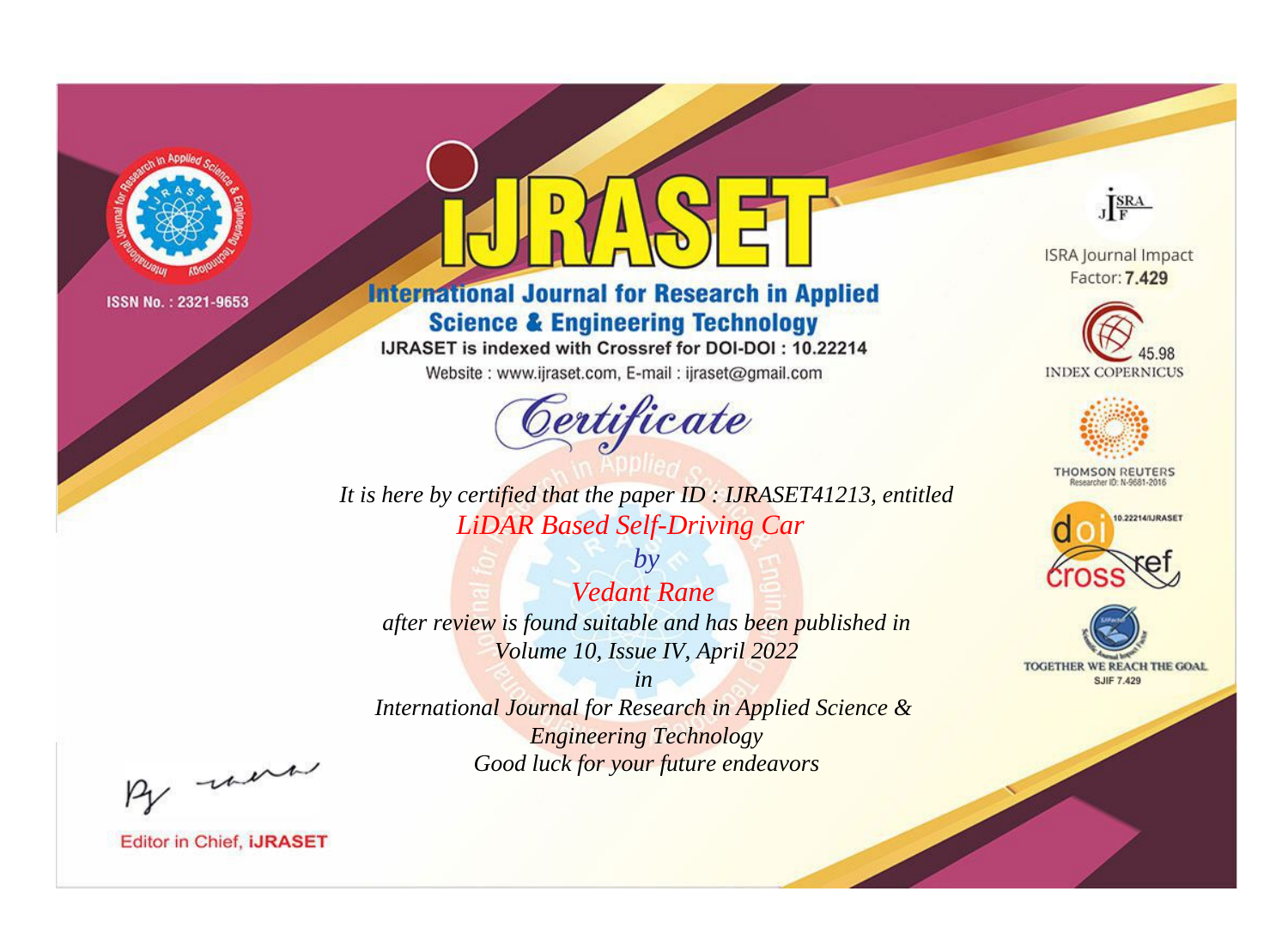

# **International Journal for Research in Applied Science & Engineering Technology**

IJRASET is indexed with Crossref for DOI-DOI: 10.22214

Website: www.ijraset.com, E-mail: ijraset@gmail.com



JERA

**ISRA Journal Impact** Factor: 7.429





**THOMSON REUTERS** 



TOGETHER WE REACH THE GOAL **SJIF 7.429** 

*It is here by certified that the paper ID : IJRASET41213, entitled LiDAR Based Self-Driving Car*

*by Hrithik Poojari after review is found suitable and has been published in Volume 10, Issue IV, April 2022*

*in International Journal for Research in Applied Science &* 

*Engineering Technology Good luck for your future endeavors*

By morn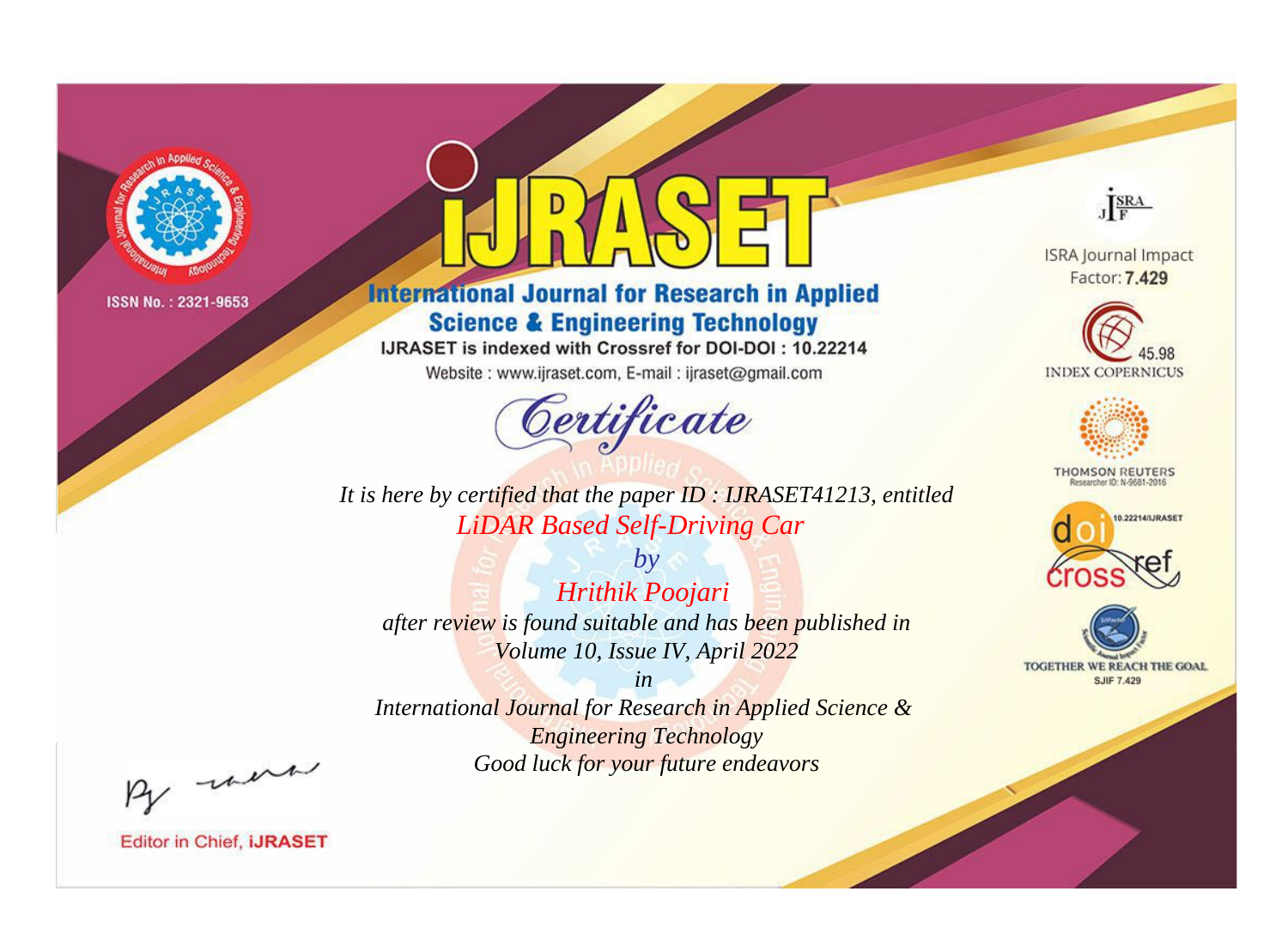

# **International Journal for Research in Applied Science & Engineering Technology**

IJRASET is indexed with Crossref for DOI-DOI: 10.22214

Website: www.ijraset.com, E-mail: ijraset@gmail.com



JERA

**ISRA Journal Impact** Factor: 7.429





**THOMSON REUTERS** 



TOGETHER WE REACH THE GOAL **SJIF 7.429** 

It is here by certified that the paper ID : IJRASET41213, entitled **LiDAR Based Self-Driving Car** 

 $b\nu$ **Prasan Sharma** after review is found suitable and has been published in Volume 10, Issue IV, April 2022

 $in$ International Journal for Research in Applied Science & **Engineering Technology** Good luck for your future endeavors

By morn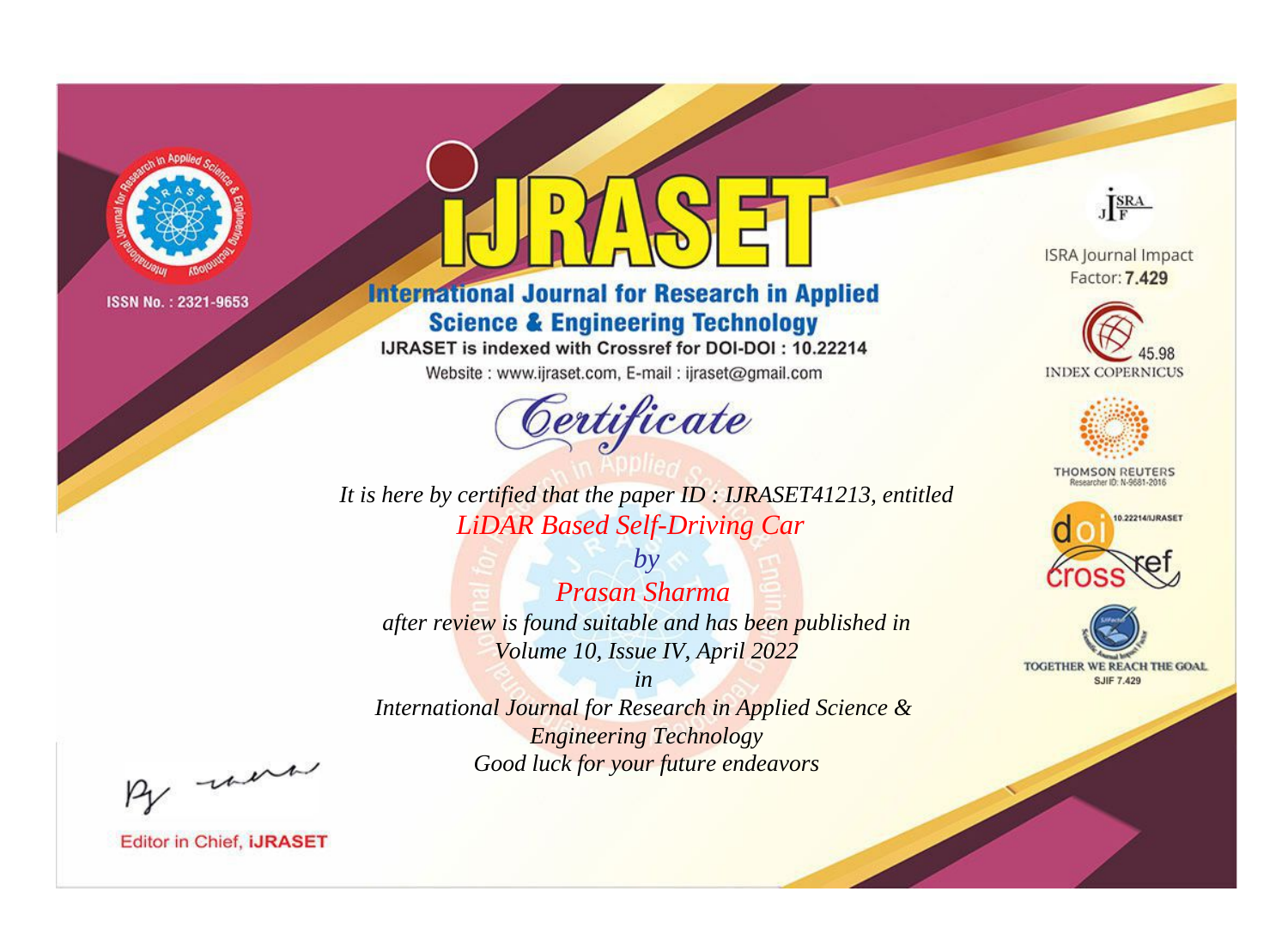

# **International Journal for Research in Applied Science & Engineering Technology**

IJRASET is indexed with Crossref for DOI-DOI: 10.22214

Website: www.ijraset.com, E-mail: ijraset@gmail.com



JERA

**ISRA Journal Impact** Factor: 7.429





**THOMSON REUTERS** 



TOGETHER WE REACH THE GOAL **SJIF 7.429** 

*It is here by certified that the paper ID : IJRASET41213, entitled LiDAR Based Self-Driving Car*

*Soham Phansekar after review is found suitable and has been published in Volume 10, Issue IV, April 2022*

*by*

*in* 

*International Journal for Research in Applied Science & Engineering Technology Good luck for your future endeavors*

By morn